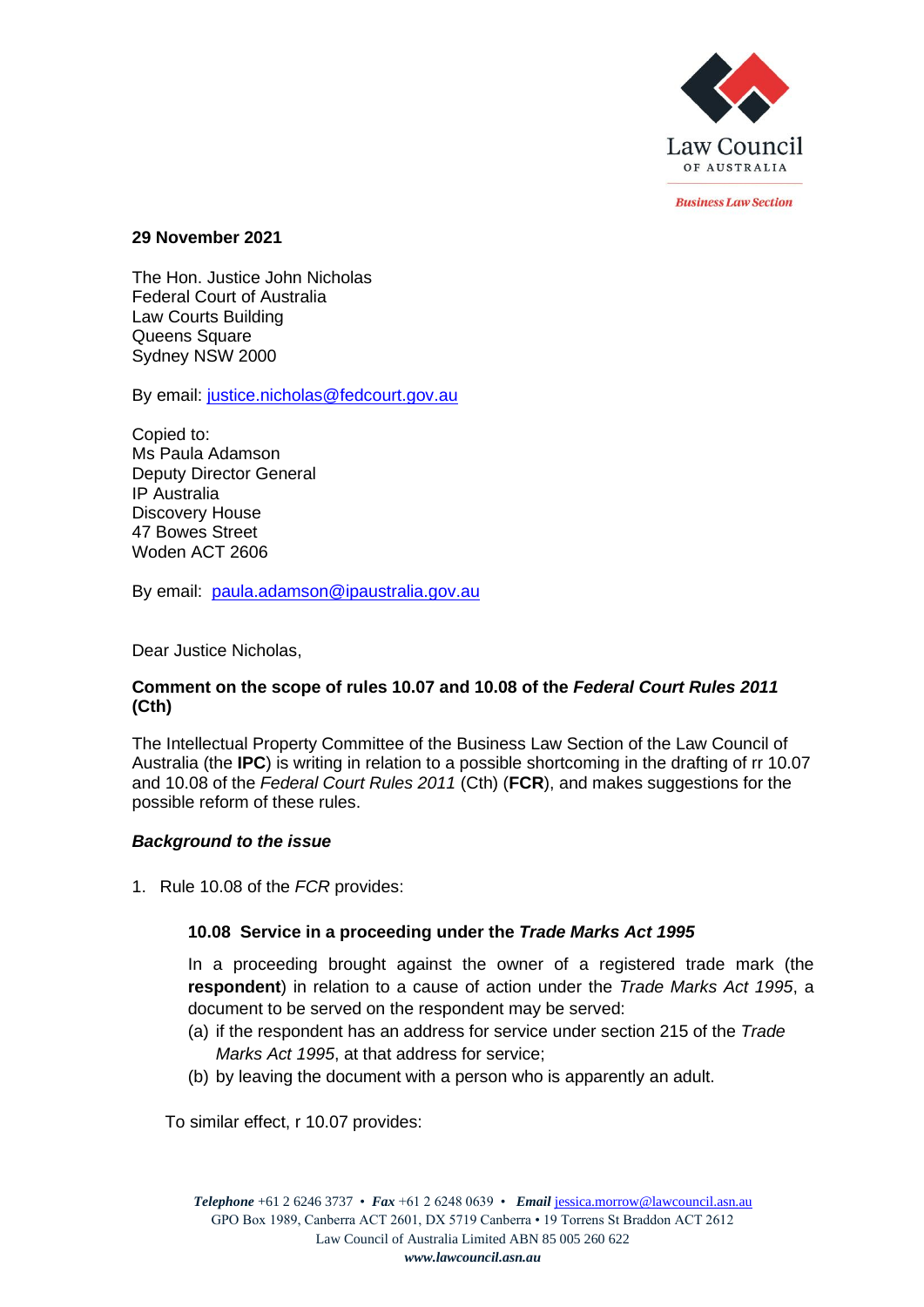### **10.07 Service in a proceeding under the** *Patents Act 1990*

In a proceeding brought against a patentee (the *respondent*) in relation to a cause of action under the *Patents Act 1990*, a document to be served on the respondent may be served:

- (a) if the respondent has an address for service under section 221 of the *Patents Act 1990*, at that address for service;
- (b) by leaving the document with a person who is apparently an adult.
- 2. The scope of r 10.08 was recently considered in *Freshfood Holdings Pte Ltd v Pablo Enterprise Pte Ltd* [2021] FCA 323; (2021) 157 IPR 492 (*Freshfood v Pablo*). In 2017, Singaporean-based Pablo Enterprise Pte Ltd (**Pablo**) applied to the Registrar of Trade Marks under s 92 of the *Trade Marks Act 1995* (Cth) (*TMA*) to have registered mark 170010, owned by Freshfood Holdings Pte Ltd (**Freshfood**), removed from the Register on the grounds of non-use. At that time, Pablo nominated an Australian address for service (namely, the Brisbane office of Pizzeys Patent and Trade Mark Attorneys Pty Ltd), pursuant to s 215 of the *TMA*. On 17 December 2020 a delegate of the Registrar decided, under s 101 of the *TMA*, that Freshfood's registered mark should be removed from the Register. Freshfood sought to appeal the Registrar's decision to the Federal Court under s 104 of the *TMA*. On 2 February 2021 Freshfood's solicitor served a copy of the notice of appeal on Pablo's Australian address for service. That day, a trade marks attorney from Pizzeys informed the solicitor for Freshfood that Pizzeys had not received instructions from Pablo to accept service of the notice of appeal.
- 3. Thawley J held that Freshfood's service of the notice of appeal on the office of Pizzeys did not constitute effective service. His Honour held that:
	- s 215(6) of the *TMA* did not assist Freshfood, since that subsection applies where the *TMA* provides that a document is to be served on or given or sent to a person, whereas service of a notice of an appeal to the Federal Court occurs under the *FCR* and not the *TMA* (at [23]); and
	- r 10.08 of the FCR did not assist Freshfood, since that rule only applies in a Federal Court proceeding brought *against* the owner of a registered trade mark in relation to a cause of action under the *TMA*, whereas in this case the Court proceeding was being brought *by* the registered owner against the party seeking the removal of the registered mark (at [25]).
- 4. In relation to the latter holding, his Honour stated at [25] that '[i]t may be that the terms of r 10.08 should be revisited and expanded'.
- 5. We agree with Thawley J that there are grounds for revisiting and expanding the scope of r 10.08 to deal with both the specific problem that arose in *Freshfood* and a closely related problem involving appeals from decisions of the Registrar of Trade Marks in opposition to registration proceedings. We also consider that there are grounds for revisiting and expanding the similar r 10.07, which deals with service in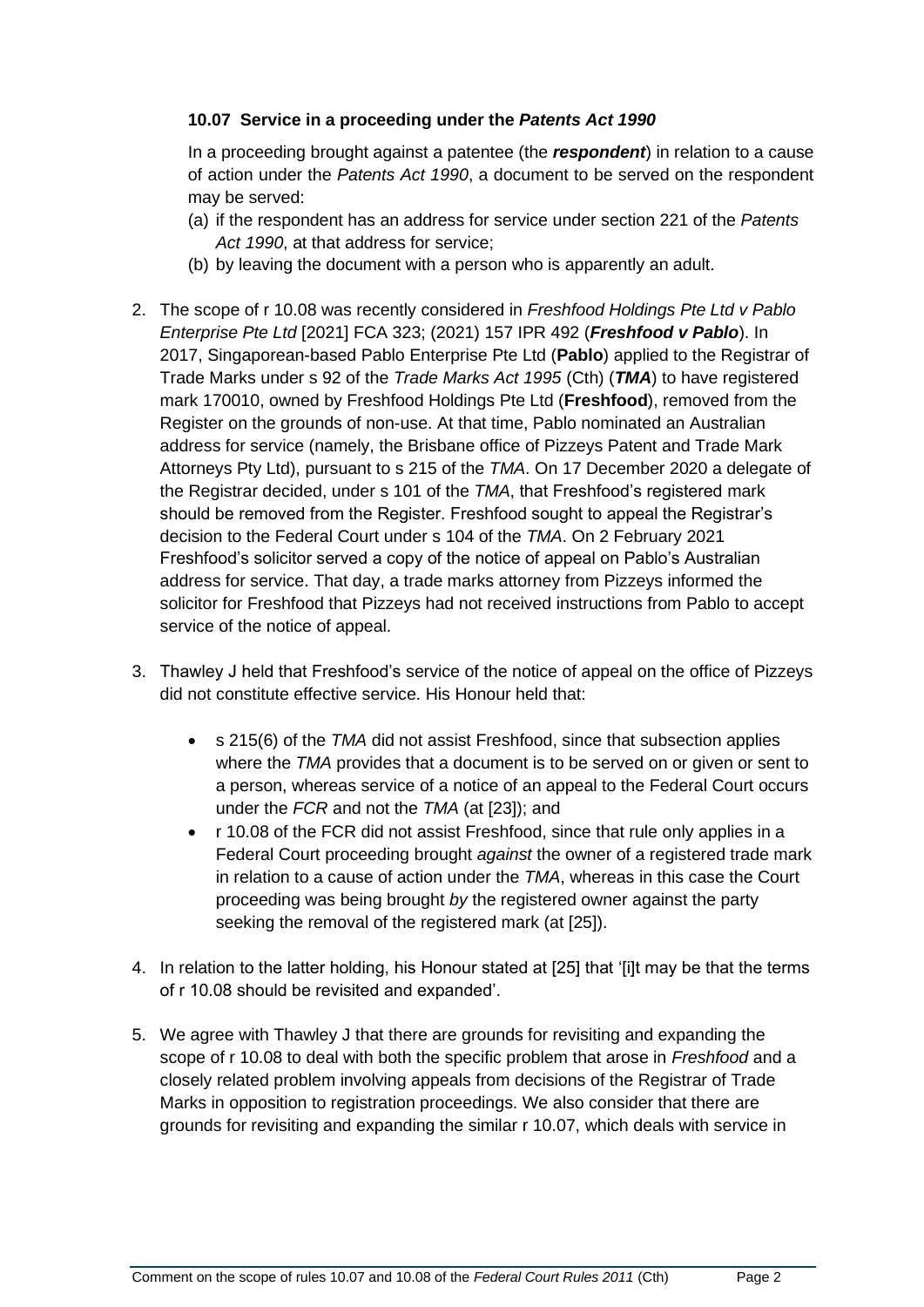proceedings against a patentee under the *Patents Act 1900* (Cth) (*Patents Act*), to deal with similar problems.

### *Justifications for expanding rr 10.08 and 10.07*

- 6. Rule 10.08, as currently drafted, recognises that a registered trade mark owner will already have provided an Australian or New Zealand address for service, which will have been entered on the Register of Trade Marks under s 215(2) of the *TMA*. It makes good sense where a party seeking to bring a proceeding in the Federal Court against the registered owner in relation to an action under the *TMA* (for example, to have the registration cancelled under s 88, or in an appeal under s 104 where the Registrar decided under s 101 not to remove the mark from the Register) to allow a document to be served on the registered owner at that address for service. This is presently provided for under r 10.08.
- 7. What r 10.08 fails to address, however, is service of a document in an appeal to the Federal Court against the decision of the Registrar under the *TMA* where the respondent is a party other than 'the owner of a registered trade mark'. The respondent in such circumstances could be:
	- the party that applied for removal of a mark from the Registrar on the basis of 'non-use', where the Registrar decided under s 101 to remove the mark from the Register (this being the situation in *Freshfood*);
	- the opponent to the registration of a trade mark, where the Registrar decided under s 55 that one or more grounds of opposition was made out and that registration of the mark should be refused; or
	- an applicant for registration of a trade mark, where the application was opposed but where the Registrar decided under s 55 that no ground of opposition was made out and that the mark should be registered.

The apparent consequence is that the service of any appeal proceedings on a respondent in these circumstances must be effected in accordance with the ordinary rules of service, thereby leading to particular complexity where the respondent is based outside the jurisdiction.

- 8. In this regard, it is noted that an applicant for removal, an opponent to registration and an applicant for registration will all be required to provide an Australian or New Zealand address for service under s 215(2) of the *TMA* at the time for filing the application for removal, the notice of opposition to registration or the application for registration. More specifically:
	- (a) A party that wishes to have a registered mark removed from the Register on the grounds of non-use must apply to the Registrar under s 92 of the *TMA* by filing an application for removal. Under s 92(2), this application must be in accordance with the *Trade Marks Regulations 1995* (Cth) (*TMR*), and reg 9.5 requires such an application to be in 'an approved form'. The approved form of the removal application requires the applicant to provide an address for service in Australia or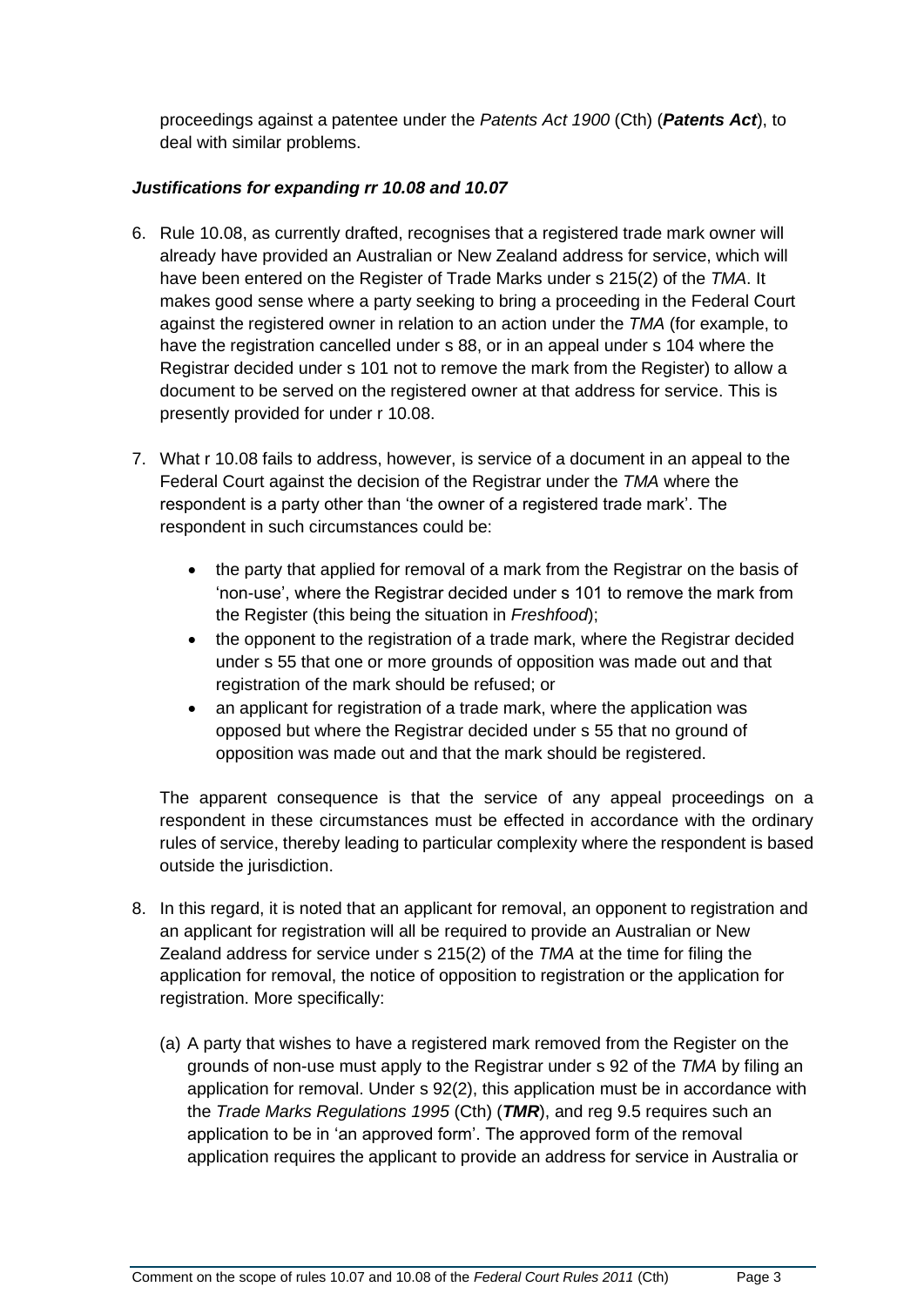New Zealand. This, in turn, becomes the 'address for service' for the purposes of s 215(1) (since it is an 'address for service of a person who has filed an application'). The Registrar must, within a month from the filing of the application for removal, give a copy of the application 'to each person who, in the Registrar's opinion, should receive one' (s 95(1) and reg 9.6), which will, in practice, include the registered owner. The Registrar is also obliged to advertise the application for removal in the Official Journal of Trade Marks (s 95(2)).

- (b) An opponent to the registration of a trade mark must file a notice of opposition (s 52(1)) which must consist of a notice of intention to oppose (reg 5.5(1)(a)) which must be in 'approved form' (reg 5.6(2)). The approved form of the notice of intention to oppose requires the opponent to provide an address for service in Australia or New Zealand. This, in turn, becomes the 'address for service' for the purposes of s 215(1) (since it is an 'address for service of a person who has filed [a] … notice'). The Registrar must give a copy of this notice to the applicant for registration (reg 5.6(3)).
- (c) An applicant for registration must make its application in 'approved form' (s  $27(2)(a)$  and reg  $4.1(1)(a)$ ). The approved form of the notice of intention to oppose requires the applicant to provide an address for service in Australia or New Zealand. If a notice of opposition has been filed, the applicant must file a notice of intention to defend (s 52A) otherwise the application will lapse (s 54A). Although there is no requirement in the *TMR* that this notice be in 'approved form', IP Australia requires applicants to provide an Australian or New Zealand address for service, which then becomes the 'address for service' for the purposes of s 215(1). The Registrar is required to provide a copy of the notice to the opponent (reg 5.13(2)).
- 9. If the applicant for removal is successful before the Registrar, and an appeal is filed from this decision to the Federal Court under s 104, it would therefore seem entirely appropriate to allow the appellant to be able to serve the notice of appeal on the same address for service that was provided by the applicant for removal in the very action to which the appeal relates. In the same vein, where an appeal to the Federal Court is made under s 56 against the Registrar's decision in opposition proceedings, it would also be appropriate to allow the appellant to serve the notice of appeal on the same address for service that was provided by the respondent in the opposition proceedings.
- 10. Analogous situations might potentially arise under the Patents Act, which expose the same limitations of r 10.07 of the *FCR* as those outlined in relation to r 10.08.
- 11. In the situation that most closely resembles Freshfood in the patents context, under s 101M of the Patents Act a party may 'oppose an innovation patent that has been certified and seek the revocation of it' before the Commissioner of Patents. The Commissioner's decision as to whether or not to revoke the innovation patent can be appealed to the Federal Court under s 101N(7) by either the patentee or opponent. Where the appeal is by the opponent, r 10.07 applies, and a document may be served on the patentee at an address for service under s 221 (this being the Australian or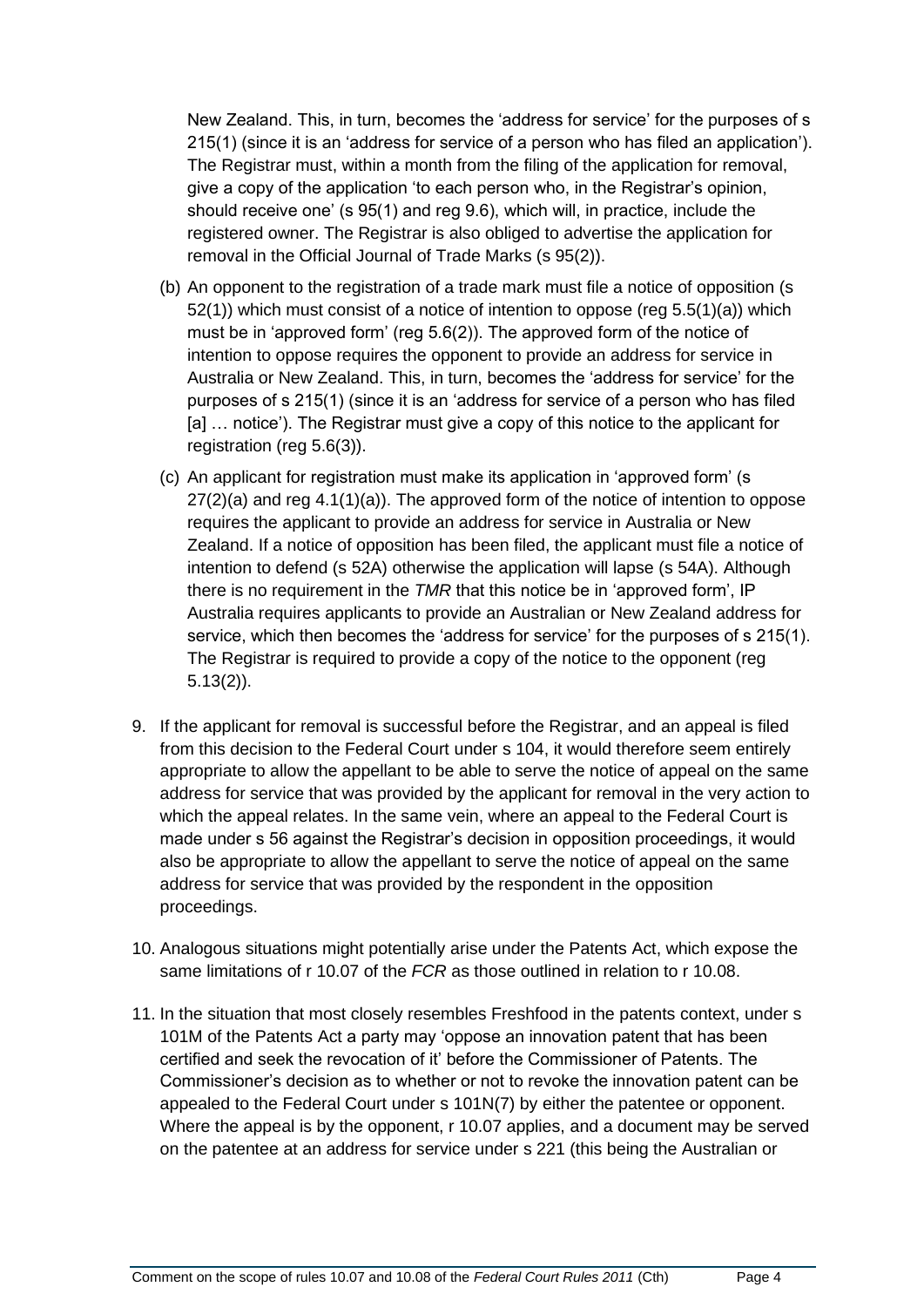New Zealand address for service that the patentee was required to provide when it made its patent request in relation to a complete application for a standard or innovation patent (see s 29(4A)(a) and IP Australia's approved Patent Request form)). However, where the appeal under s 101N(7) is by the patentee, r 10.07 does not apply. This is so notwithstanding that the opponent will have provided an address for service in the proceedings before the Commissioner. To explain, an opponent needs to file 'a notice of opposition in the approved form' (*Patents Regulations 1991* (Cth), reg 5.6(1)(a)) and the approved form requires the applicant to provide an address for service in Australia or New Zealand. Under reg 5.6(3), the Commissioner of Patents must give copies of the documents required to be filed by the opponent to the 'applicant' as soon as practicable (in our view, 'applicant' should be read as the 'patentee', given that the innovation patent will have been certified). As with the position outlined in paras 8-10 above, it seems entirely appropriate to allow the patentee to be able to serve the notice of appeal on the same address for service that was provided by the opponent in the action before the Commissioner to which the appeal to the Federal Court relates.

12. Similar points can be made about the parties that wish to appeal the Commissioner's decision under s 60 to refuse or allow an application for the grant of a standard patent following opposition. These parties might be the unsuccessful opponent or the unsuccessful applicant for the standard patent. The opponent and applicant will have been required to have filed documents listing an Australian address for service (for opponents, see *Patents Regulations 1991* (Cth), reg 5.4(1) and IP Australia's approved Notice of Opposition form; for applicants, see Patents Act, s 29(4A) and IP Australia's approved Patent Request form). If either the opponent or applicant seeks to appeal the Commissioner's decision to the Federal Court under s 60(4), the appellant should be able to serve the notice of appeal on the respondent at the address for service that that party has already provided.

# *Suggested redrafting of rr 10.08 and 10.07*

- 13. If expansions of rr 10.08 and 10.07 of the *FCR* were thought to be desirable to enable service at the address for service notified to IP Australia in the circumstances described above, the rules could be amended as follows.
- 14. Rule 10.08 could be amended so that it provides:

### **10.08 Service in a proceeding under the** *Trade Marks Act 1995*

In a proceeding brought against the owner of a registered trade mark (the *respondent*) in relation to a cause of action under the *Trade Marks Act 1995*, or against a party in an appeal from a decision of the Registrar of Trade Marks under section 56 or section 104 of the *Trade Marks Act 1995* (in either case, the *respondent*), a document to be served on the respondent may be served:

- (a) if the respondent has an address for service under section 215 of the *Trade Marks Act 1995*, at that address for service;
- (b) by leaving the document with a person who is apparently an adult.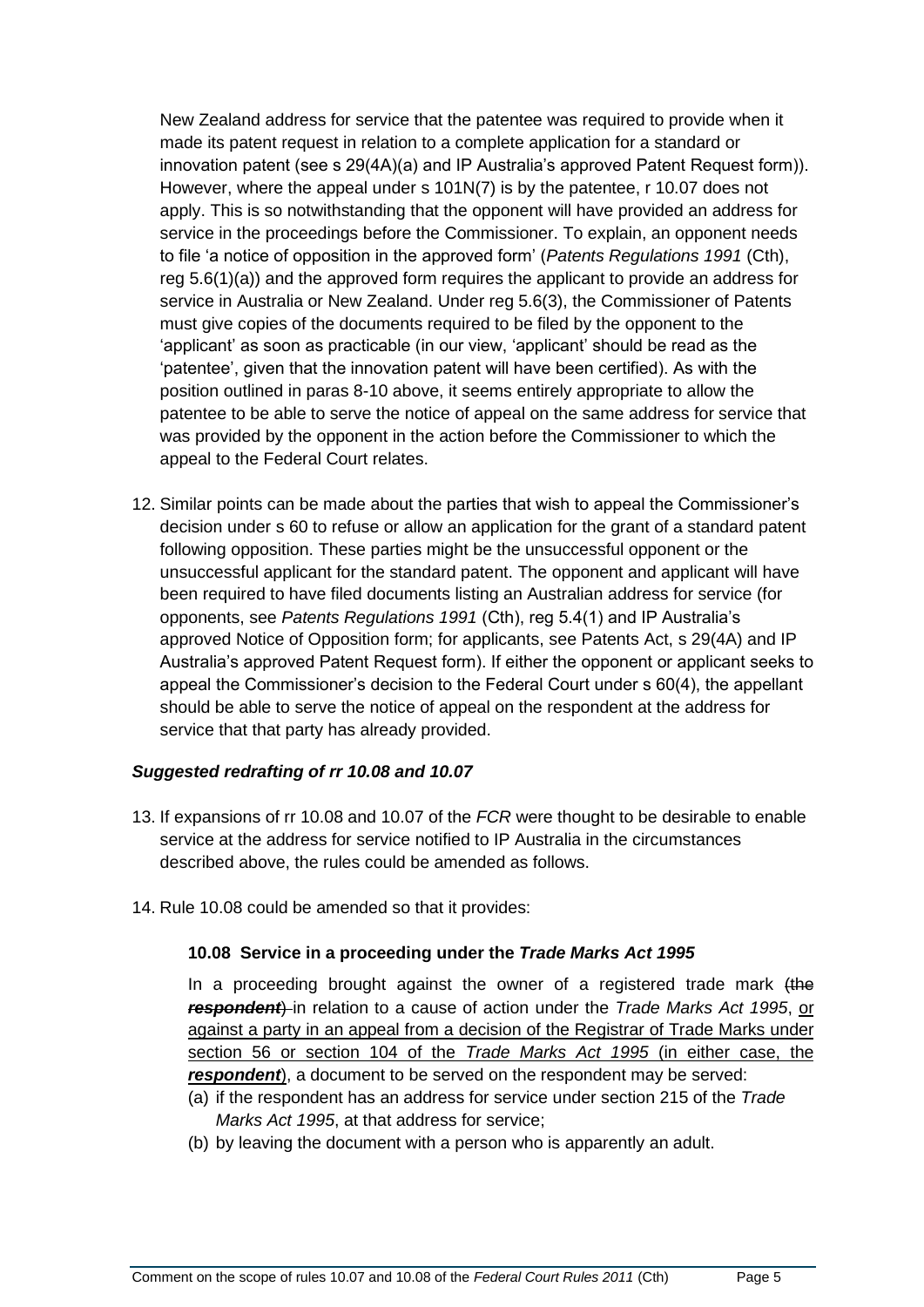15. A more complex amendment to r 10.07 would be needed. This rule currently allows for service 'if the respondent has an address for service under section 221 of the Patents Act, at that address for service'. Section 221(1) states that '[w]here this Act provides for a document to be served on, or given or sent to, a person and the person has given the Commissioner an address in Australia or New Zealand for service of documents, the document may be served on, or given or sent to, the person by a prescribed means to that address'. The Patents Act does not provide for a document to be served on, or given or sent to, an opponent to an innovation patent under s 101N or an opponent to the grant of a standard patent under s 60, so any address for service provided by those opponent would not be 'an address for service under section 221' in r 10.07(a). It may be that an applicant for the grant of a patent, who is required to be notified of the acceptance of its patent request and complete specification under s 49(5), will have 'an address for service under section 221' in r 10.07(a). Therefore, r 10.07 may need to be amended as follows, by adding a new subrule:

## **10.07 Service in a proceeding under the** *Patents Act 1990*

- (1) In a proceeding brought against a patentee (the *respondent*) in relation to a cause of action under the *Patents Act 1990*, a document to be served on the respondent may be served:
	- (a) if the respondent has an address for service under section 221 of the *Patents Act 1990*, at that address for service;
	- (b) by leaving the document with a person who is apparently an adult.
- (2) In an appeal brought against an applicant for the grant of a standard patent under subsection 60(4) of the *Patents Act 1990* (the *respondent*), a document to be served on the respondent may be served:
	- (a) if the respondent has an address for service under section 221 of the *Patents Act 1990*, at that address for service;
	- (a) by leaving the document with a person who is apparently an adult.
- (3) In an appeal brought against either an opponent to the grant of a standard patent under subsection 60(4) of the *Patents Act* or an opponent to an innovation patent under subsection 101N(7) of the *Patents Act* (in either case, the *respondent*), a document to be served on the respondent may be served: (a) if the respondent provided an address for service at the time it filed its notice
	- of opposition to the grant of the standard patent or to the innovation patent, at that address for service;
	- (b) by leaving the document with a person who is apparently an adult.

# **Conclusion and further contact**

The Committee would be pleased to discuss any aspect of this submission.

Please contact the chair of the Committee Matthew Swinn on 0411 349 242 or at [matthew.swinn@au.kwm.com,](mailto:matthew.swinn@au.kwm.com) if you would like to do so.